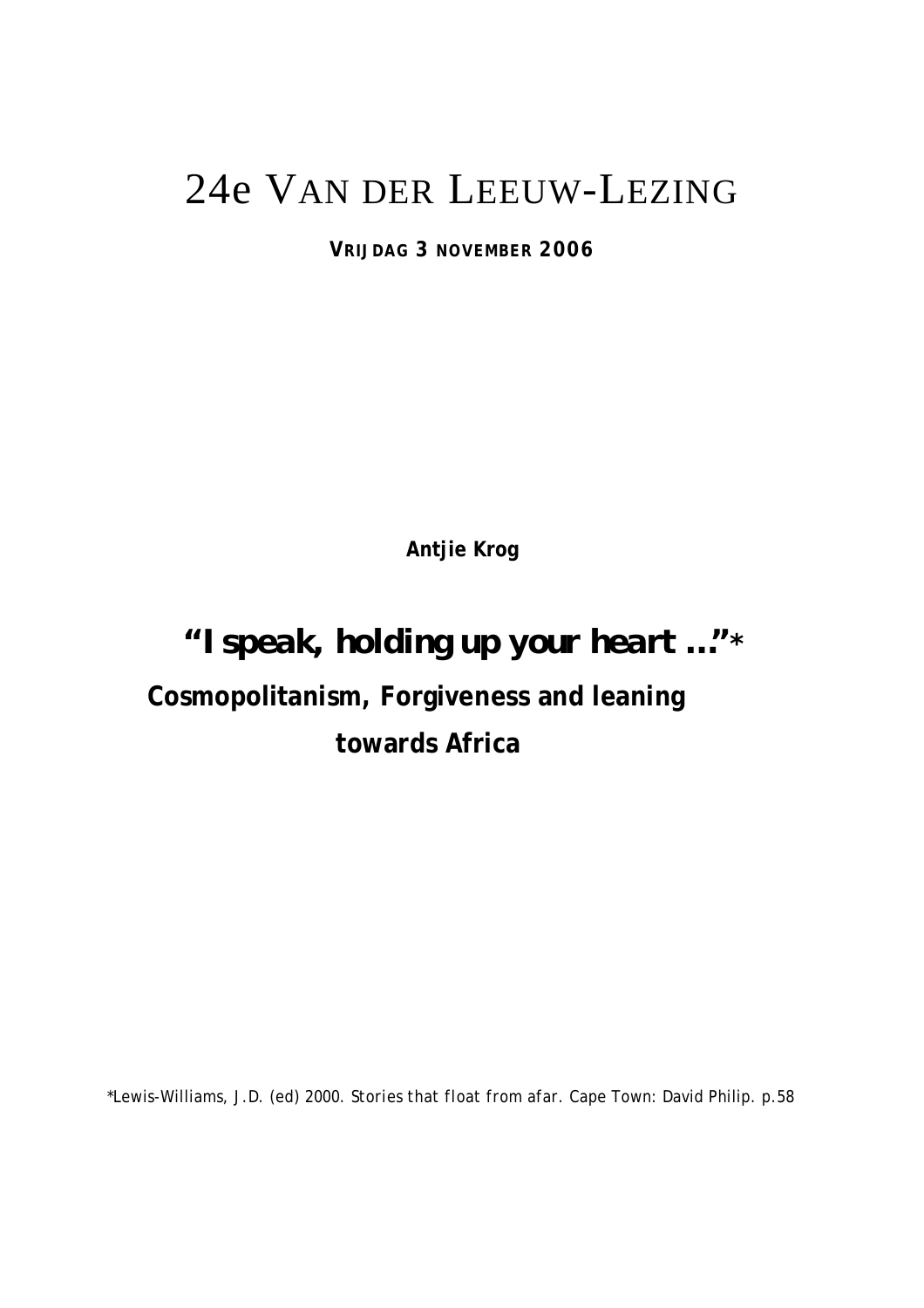#### 1. INTRODUCTION AND JOURNEY MAP

Our journey begins with the narrative from where the quotation of our title comes. On the road we will be joined by Hannah Arendt, who has Socrates and Immanuel Kant in her bag. I invited her because, after the Holocaust, she had summonsed the foundations of Western philosophy to explain what went wrong with the western moral self. I hope to show you exactly in this process where an African consciousness could begin to differ from that which have formed a European consciousness.

 Let me emphasize from the outset: I am not grafting African philosophy onto Western philosophy. I am trying to explain my experience of and reading about an African self through terminology that is familiar to you. I especially do not want to make an oppositional problem out of difference, or to turn difference into something exotic, but I want to treat African awareness as the norm and therefore normal.

 In conclusion we will look at how this African awareness manifests in choices about forgiveness and hospitality.

#### 2. WEIGHING IN

Sophie Oluwele, chair of the Department of Philosophy at the University of Lagos, Nigeria, says it "is not an understatement to say that the main area of African philosophy today remains basically *unsettled*. This is because there is no general agreement about the nature of African philosophy or about a specific worldview which is (generally) accepted as representative of African intellectual ideology." (1998:96) (my italics)

 The first black Africans who defended African culture and world view against western intimidation were Edward Wilmot Blyden (1832-1912) Aimé Césaire (1912 - ) and Léopold Sédar Senghor (1906). (1998:97). They were however accused by Wole Soyinka of formulating an African worldview simply in opposition and therefore in terms of a Western world view. (Soyinka, \*\*)

 According to Oluwele Rev Father Placide Tempels, with his book *Bantu Philosophy* (1959) can justifiably be regarded as the "father of ethno-philosophy, having postulated the existence of a single and primitive philosophy shared by at least every member of an African society." (1998:98)

 Tempels had been responded to or sharply criticized by among others F. Crahay from Kinshasha, P. Hountondji, Henry Odera Oruka, Lucius Outlaw, S.B. Oluwele herself and Zulu Sofala.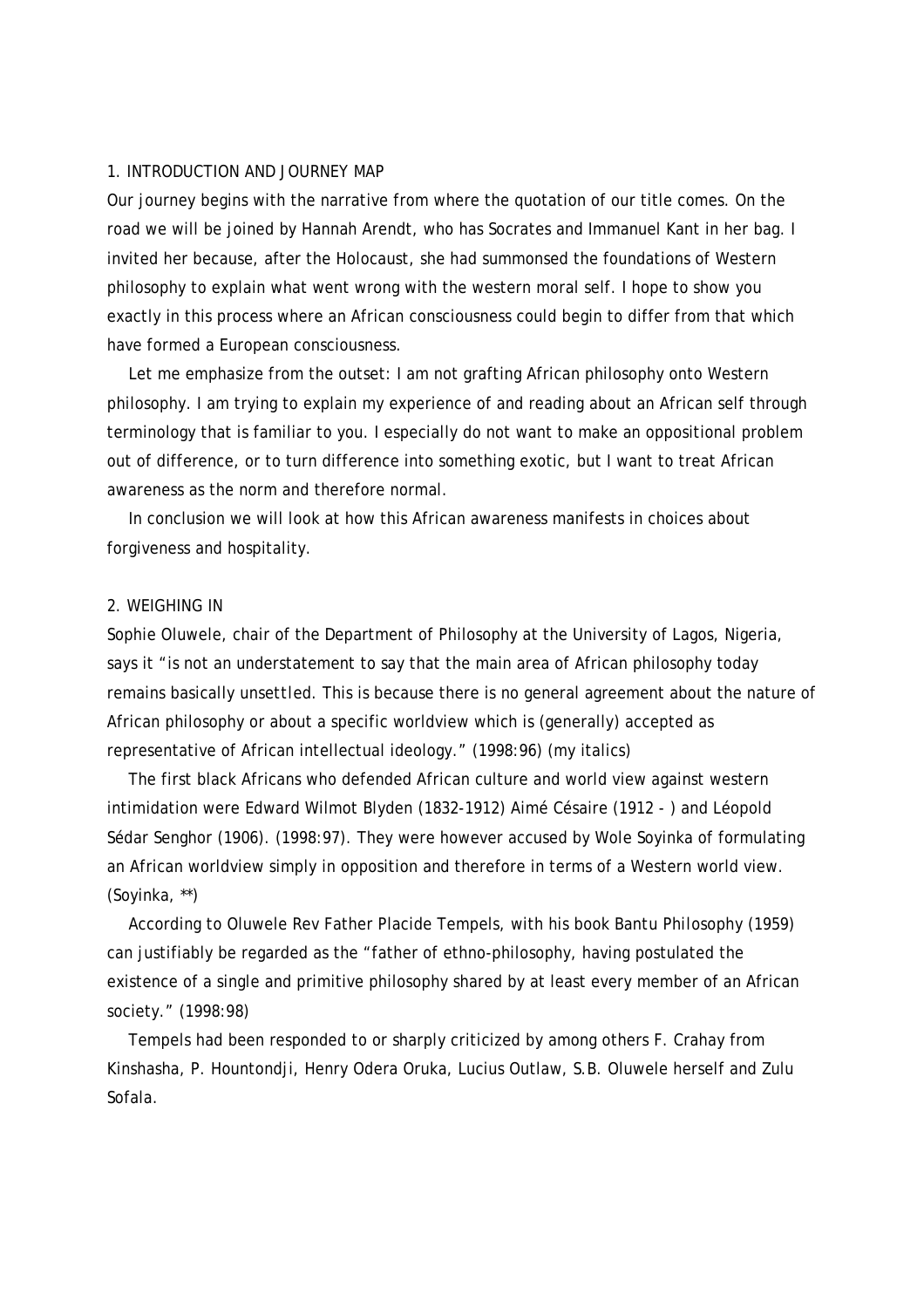Sophie Oluwele, as well as the Oxford Dictionary of Philosophy, suggests that oral texts provide an important entry into African consciousness. So we start with a Bushman narrative.

#### 3. DEATH ON THE HUNTING GROUND

The full title says: "I speak, holding up your heart, so that you will really know what I have said."

 There is an appeal from the speaker to the heart of the other: I'm holding up your heart, I want you to deeply and fully understand what I am saying to you.

These are the words of a wounded and dying Bushman to his wife.

 The narrative itself begins with the following sentence: "A man kills another man, while they are shooting springbok." (Lewis-Williams, 2002:52)

 This incident threw the small group of hunter-gatherers into a crisis. Not only the dying itself, but how to deal with it morally within a small nomadic community who desperately needed one another for survival.

 As the wounded man tumbled to the ground, the one who shot him came over. With a few others they inspected the damage. The text said: "Weeping they stand over him."

 The men asked: "What is this *thing* here which shoots our brother?" Note: the killer became a "thing", the dying hunter "our brother". The killer explained that it was not his intention to kill the man, but that he was simply shooting a springbok.

 But the hunters were angry. They took him to task: he had been careless, he did not think of the man's children and should not have released an arrow when he couldn't see properly in the dust. But suddenly the wounded man intervened: it was he, the wounded, himself, who did not look carefully enough for a possible arrow.

The men around the wounded man, just like that, agreed that it was the dying man's fault.

 A second group of men arrived at the wounded man. As they put their bows down, the wounded man told them: "You must not scold our friend; you must remember that it was the arrow's fault … the arrow hit me of its own accord."

 Talk about passing the buck: from the killer to the wounded to the arrow and the killer has now become 'our friend'.

 When they arrived home with the dying man, his wife started to cry. The other women reprimanded the men: "You others … you have shot your friend." Note how the women addressed the men as You Other and so turned them into a disgraced kind of group. But the men were ready: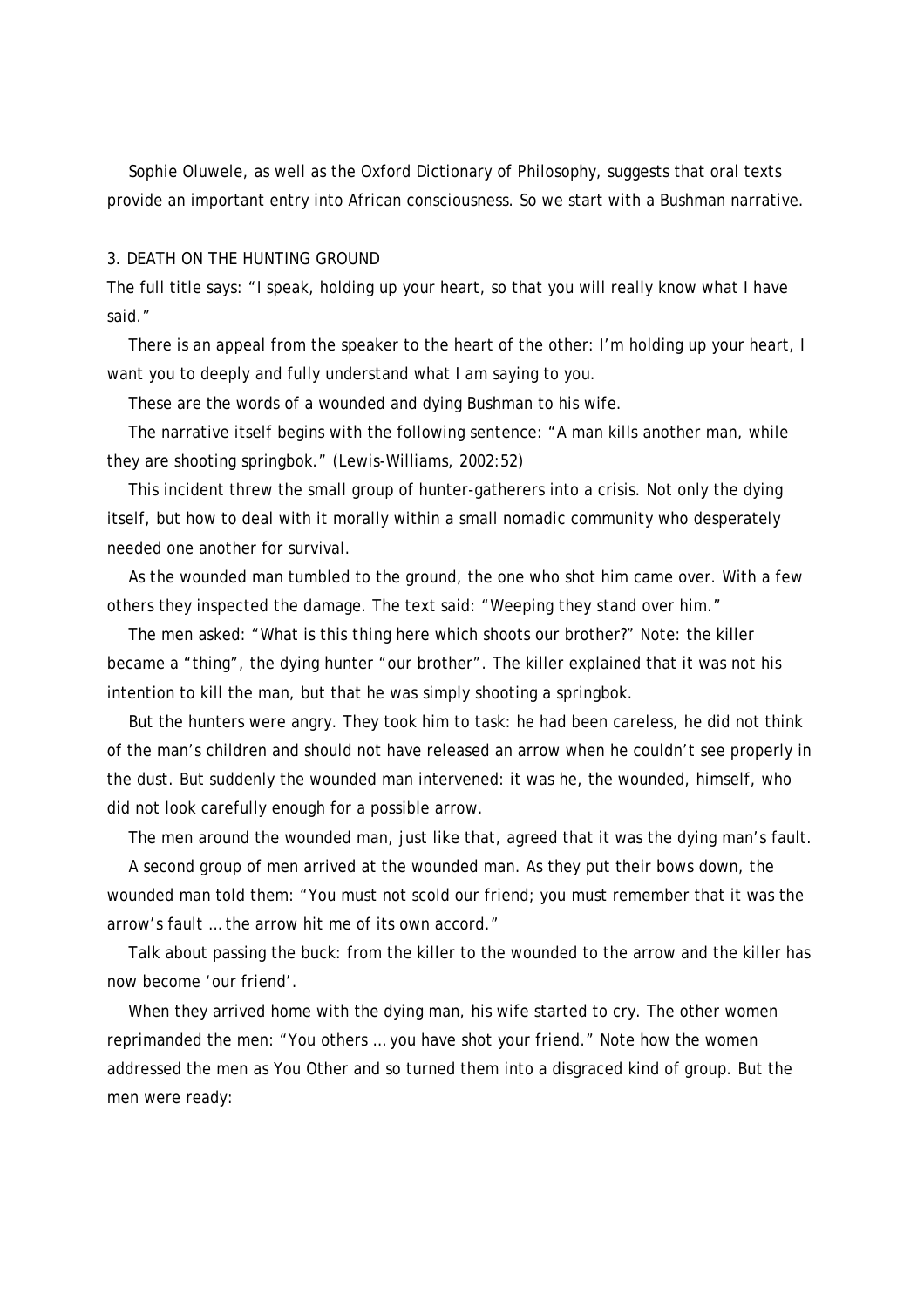"We did not do it on purpose," they said, "for it was a false shooting. A false shot's arrow it was. *You did not tell the children to play away from the house. That is why this man accidentally shot the other man.*" (my italics) (2002:55)

 An old woman immediately affirmed this accusation: yes, my son was wounded because my daughter-in-law did not keep the children away from the hunting man's bed – if children played on his bed, so the Bushmen custom said, a hunter could just as well voluntarily fall into an arrow.

 To change the retelling of the incident in a specific way every time, allowed the Bushmen to shift the blame neatly from one to the other. Blame moved from the most powerful to the most vulnerable.

 Could one say that, for their survival, they ethically *needed* to remove the blame from the grownups in order to continue their mutual co-existence and dependence?

 So, what we would regard today as an abdication of moral responsibility, could actually be explained as its opposite: an execution, a taking on of moral responsibility in the context of a hunter-gatherer society.

 After her husband's death, the young wife took her children to go back to her own family. On the way they stopped at a water hole:

 "She (the young widow) sees her younger brother's footprints by the water. She sees her mother's footprint by the water. She sees her brother's wife's spoor by the water." (2002:61)

 She then tells her children: "(T)hey had been carrying dead springbok to the water so that people can drink on their way back with the game. … For the people's footprints were made today;" (2002:61)

 Louis Liebenberg who studied the Bushmen in the Kalahari desert (Brown, 2006:24) distinguishes three levels of tracking: First, *simple* tracking that simply follows footprints. Second, *systematic* tracking involving the gathering of information from signs until a detailed indication is built up of the action. Third, *speculative* tracking that involves the creation of a working hypothesis on the basis of: (1.) the initial interpretation of signs, (2.)a knowledge of behaviour and (3.)a knowledge of the terrain. This involves a fundamentally new way of thinking. (2006:24)

 According to Liebenberg these skills of tracking are akin to those of Western intellectual analysis, and he suggests that all science started with tracking. (2006:25)

 You will remember that the young widow effortlessly did all three kinds of tracking. She identified the makers of the footprints, their coming and going, she established when they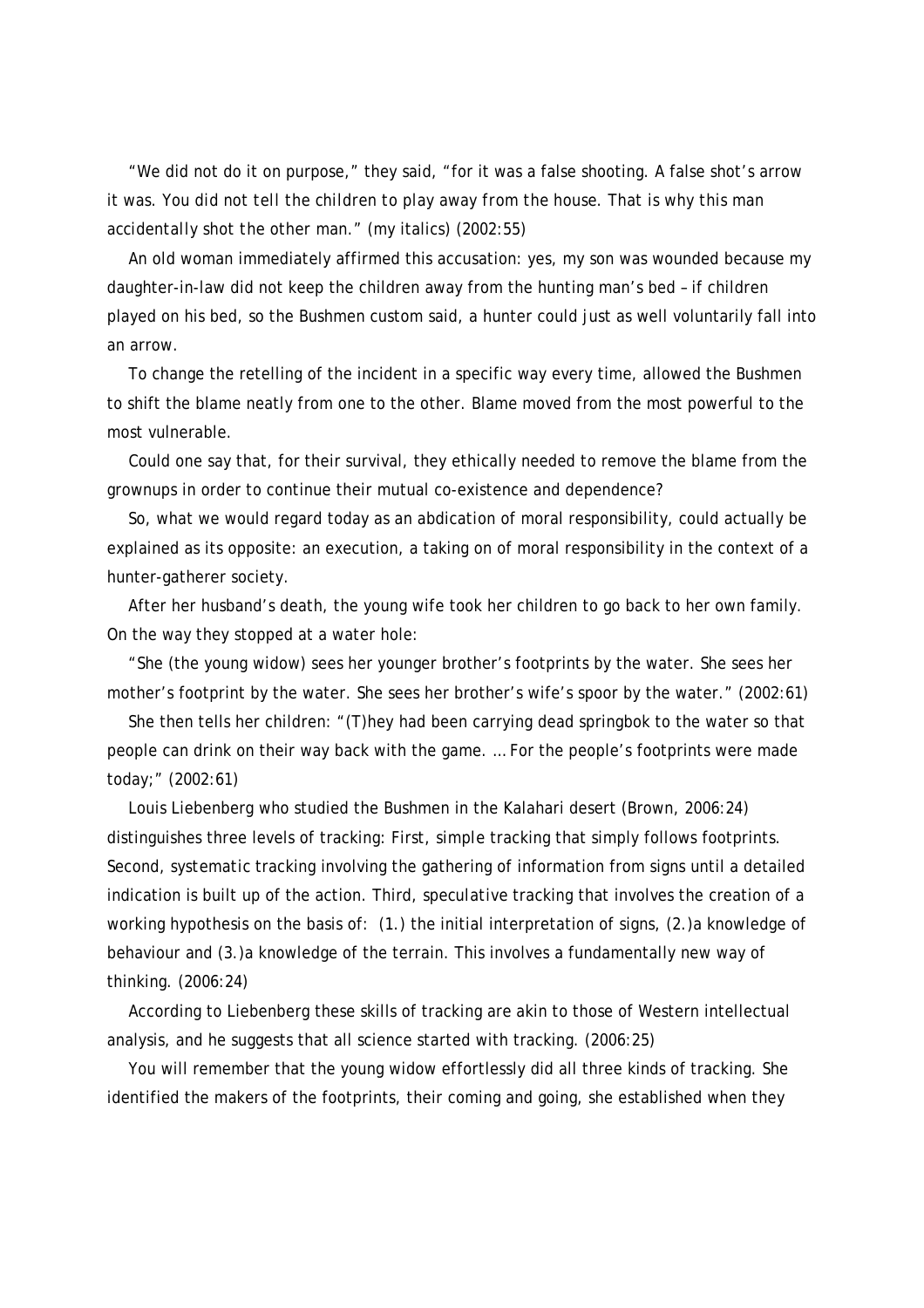were made and then put forward a hypothesis of what they were doing and where and how she would find her family that very day.

#### 4. THE WESTERN SELF

After the Holocaust Hannah Arendt tried to understand how it happened that an ordinary human being could commit unspeakable atrocities to another human being. How somebody could be a Christian, read Immanuel Kant and Goethe, listen to Schubert, yet regularly gave orders for thousands of Jews to be killed in gas chambers.

 Arendt found Christianity unhelpful because "the emphasis (in Christianity) shifted entirely from care for the world and the duties connected with it, to care for the soul" and its afterlife. (Arendt, 2003:152)

 So she preferred Socrates's proposition: "It is better to suffer wrong, than to do wrong". But who makes that decision? The self. The Self decides; I will not do wrong. The self stands in the center of moral consideration of human conduct. (2003:Xx)

 Even religious commands like 'Love thy neighbour as thyself', or 'Don't do unto others what you don't want done to yourself', couldn't get away from the Self. (2003:68)

 But how will this Self know what is the right choice? Arendt picked up that Socrates said that it would be better for him that most men disagree with him, than for him to contradict himself.

 Socrates said that he was arguing with himself. He was two within one. Arendt re-phrased it: "Though I am one, I am two-in-one and there can be harmony or disharmony with the self. … (but) I cannot walk away from myself … if I do wrong, I am condemned to live together with a wrongdoer in unbearable intimacy". (2003:90)

 Arendt said the conversation with the Self was the beginning of thinking and knowing that would make a moral entity possible. (2003:91, 95,101,112, 162) She described the source of Adolf Eichman's behaviour as "a curious, quite authentic inability to think." (2003: 159)

 Allow me to look at this Western Self from another angle. The cult of the individual is one of the most enduring modern Western myths. As in Robinson Crusoe, the Western imagination tries to create an individual who is not dependent on any community. Although Crusoe has to find a Man Friday to start a new community, the myth of the individual lives forth as the most important condition for progress. Without the individual there can be no development.

 The French semiotic Dany-Robert Dufour, writes "In the present era of liberal democracy everything rests, in the final analysis, on the individual as subject – on his economic, legal, political and symbolic autonomy. Yet despite the most obsessive expressions of self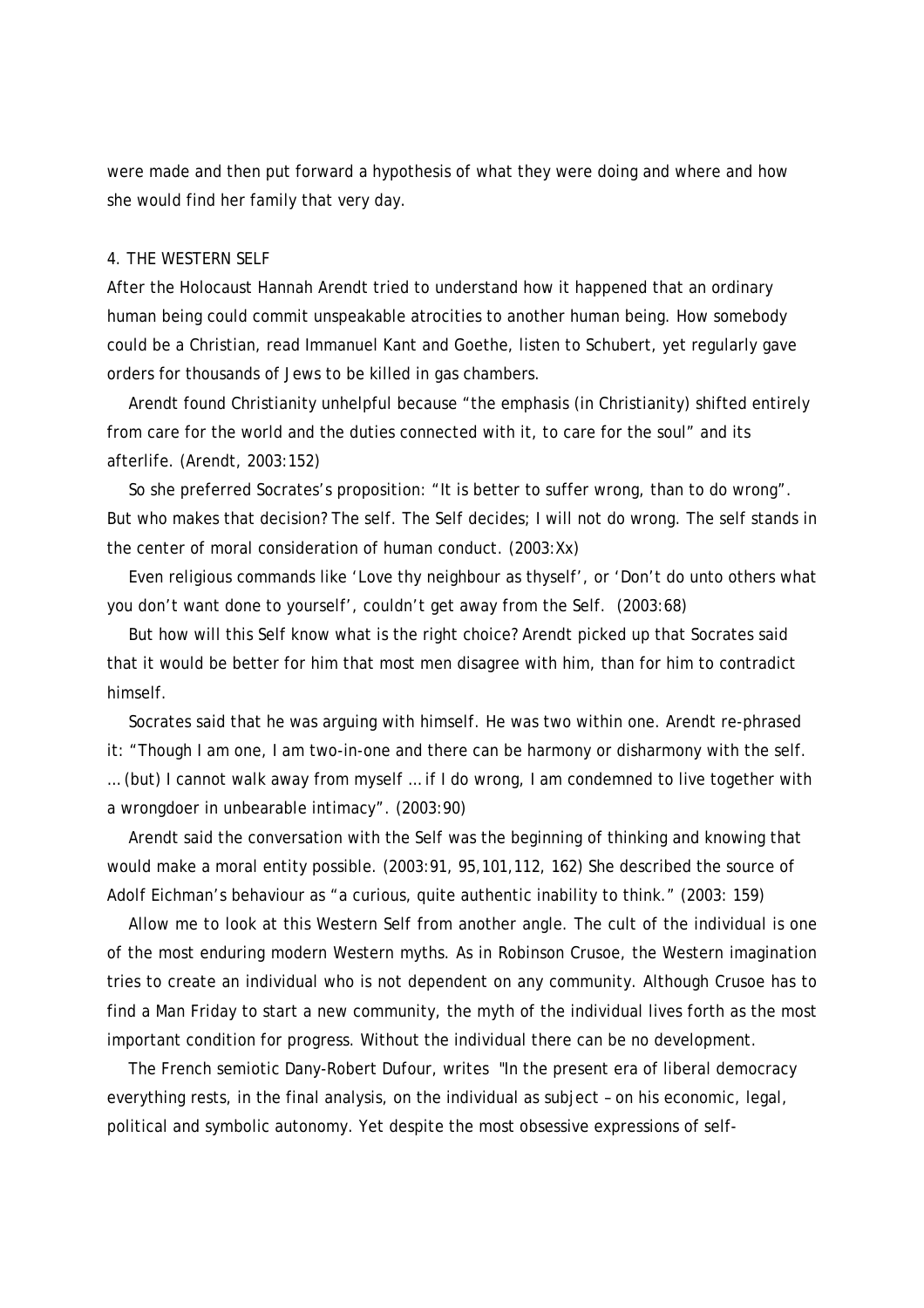affirmation, the attempt to be oneself is fraught with difficulty. A host of symptoms testify to the "impairment of the individual" in contemporary societies. Psychic disorders, cultural malaise, the increase in violence and widescale exploitation are all vectors of new forms of alienation and inequality.' (Dufour, 2001) He regards the modern individual not as free, but as lost and abandoned.

 Susan Sontag's description of the ruins of man's thought ties in with the obsessional disregard for a community that is more than mere nationhood:

 'The best of the intellectual and creative speculation carried in the "West" over the past hundred and fifty years seems incontestably the most energetic and *true* in the entire lifetime of man. And yet the equally incontestable result of all this genius is our sense of standing in the ruins of thought, and on the verge of the ruins of history and of man himself… the need for individual spiritual counsel has never seemed more acute.' (Sontag,1987:8)

#### 5. THE AFRICAN SELF?

It is at this point, I suggest, that an African awareness would say: I am constituting the self in another way. Of course there is an I. Of course there should be the mind changing conversation. But the conversation that will create the moral entity is not with the self, but with the people around one, one's community. One's self awareness is not formed by splitting oneself into two, but by becoming one-in-many, dispersed as it were among those around one.

 The fundamental point of departure between an African and Western worldview would be in the perspective of where and how the moral compass is formed : for Arendt it is formed in the self through conversations with the self. For African awareness it would be formed in the self, but through conversations with others.

 The departure point for Arendt is inside the individual towards the *self*. The departure point for African awareness is also inside the individual, but towards the *community*.

 This manifested in some of the testimonies before the South African Truth and Reconciliation Commission when people testified that it was the face of the victim just before he or she died, that was haunting them. It was not the commandment "Thou shalt not kill" that lay heavy on their consciousnesses, but the faces of those they killed or tortured. (For example: torturer and master of the wet-bag technique, Jeffrey Benzien as well as the askari in the documentary "A Long Night's Journey into Day").

 Theologian Keith Ferdinando from Central Africa strengthens this idea when he says that doing wrong '… in many African cultures is defined not so much in terms of the nature of the act itself, but rather of its consequences … Thus to say that 'sin' disrupts harmony and causes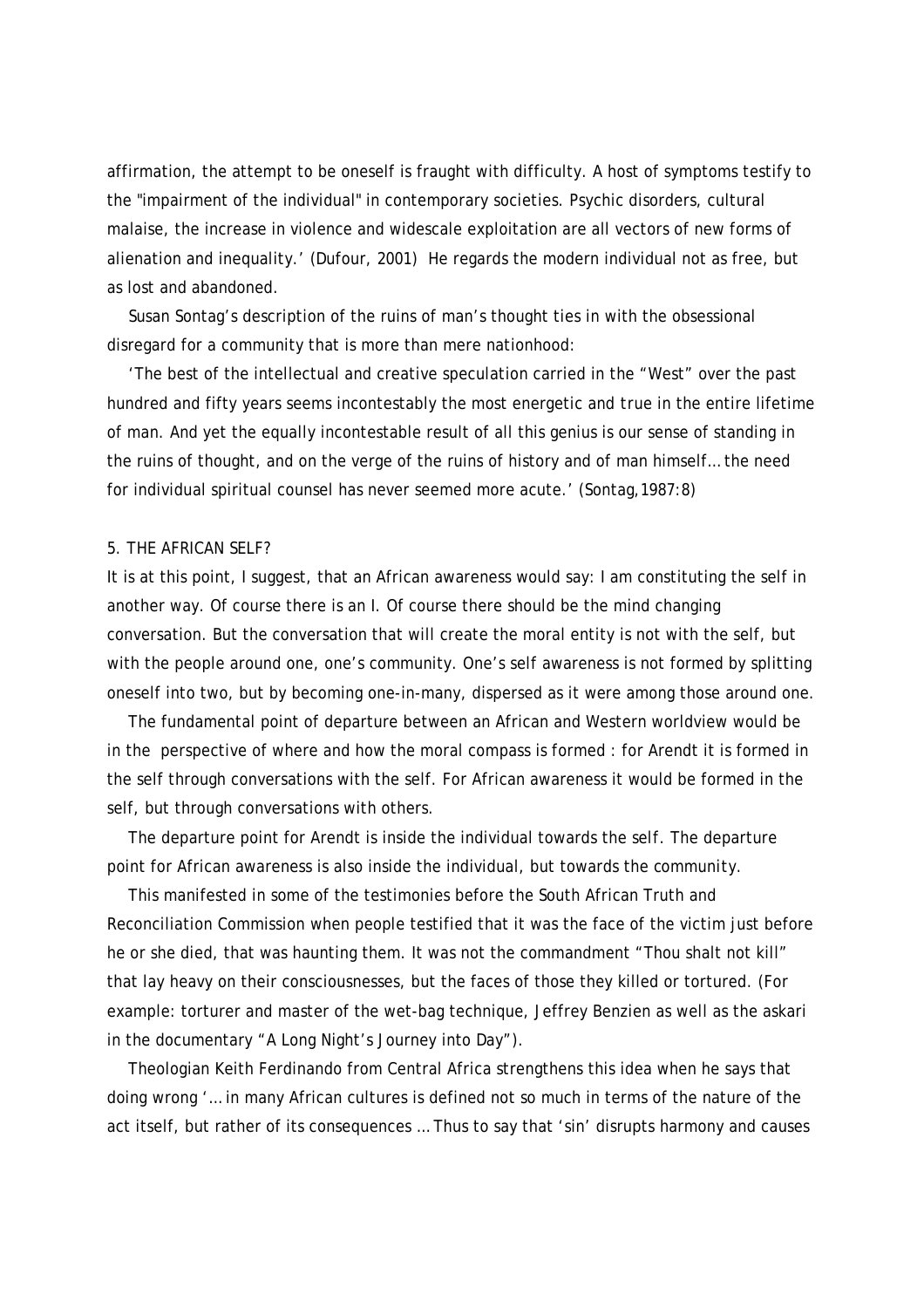suffering is tautologous … An act that disrupts the harmony of the cosmos in a way harmful to the interests of man, is ipso facto evil; if no harmful consequences are entailed, it is therefore probably inaccurate to speak in terms of 'offence' or 'sin'. (Brand, 2002:83)

 This means that an act which does not affect the community negatively, is not a wrong act. It also means that if something is good for the community it cannot be wrong, no matter how wrong according to religious or other commands.

 Methodist Minister Gabriel Setiloane said: the greatest of all evils is to live in 'careless disregard of others'. (2002:98)

 For an individual to do good, Arendt suggests that he should become completely selfless and then would have 'embarked upon the most lonely career there can be for man' with only God as company. (2003:117)

 But according to African awareness it is precisely this moment of doing good towards others, that makes you a full human being; it is this working for others that gives you a soul. The self-er you get, the more self-focused, the less your awareness of your community and the more spiritually dead you become. (Comaroff\*\*)

 This is aptly illustrated in the vocabulary of one of South Africa's indigenous languages. In Setswana there are two words for work: the one is *bereka* which is derived from the Afrikaans word 'werk'. It means to do as little work as possible for as much money as possible. The word '*dira'* is a pre-colonial word that means to work so that everybody benefits - plant, harvest, cook, sow - work that feeds and sustains the community and its wholeness. (Comaroff \*\*\*:)

#### 6. THE ETHICS OF CARE

The twentieth century taught Western thought that ethics was a pure, disinterested inquiry into timeless moral truths about individuals, available to individuals, by reflection and reasoning within individuals. (Urban Walker,1998:371)

 In 1981 Lawrence Kohlberg claimed that he discovered through empirical psychological research that mature moral reasoning always involves appeals to moral notions of justice, fairness and rights. He found that the guiding principle for moral maturity was justice.

 Two years later, psychologist Carol Gilligan, made the amazing discovery that the ways in which women think about morality and the moral domain, revealed a different, but equally mature and plausible, moral voice: one that relied primarily on the language of care, and on the notion of responsibility in caring relationships. The moral language of care and responsibility, Gilligan maintained, was rooted in a self-conception on which self and others were fundamentally interdependent. (Moody-Adams, 1998:261)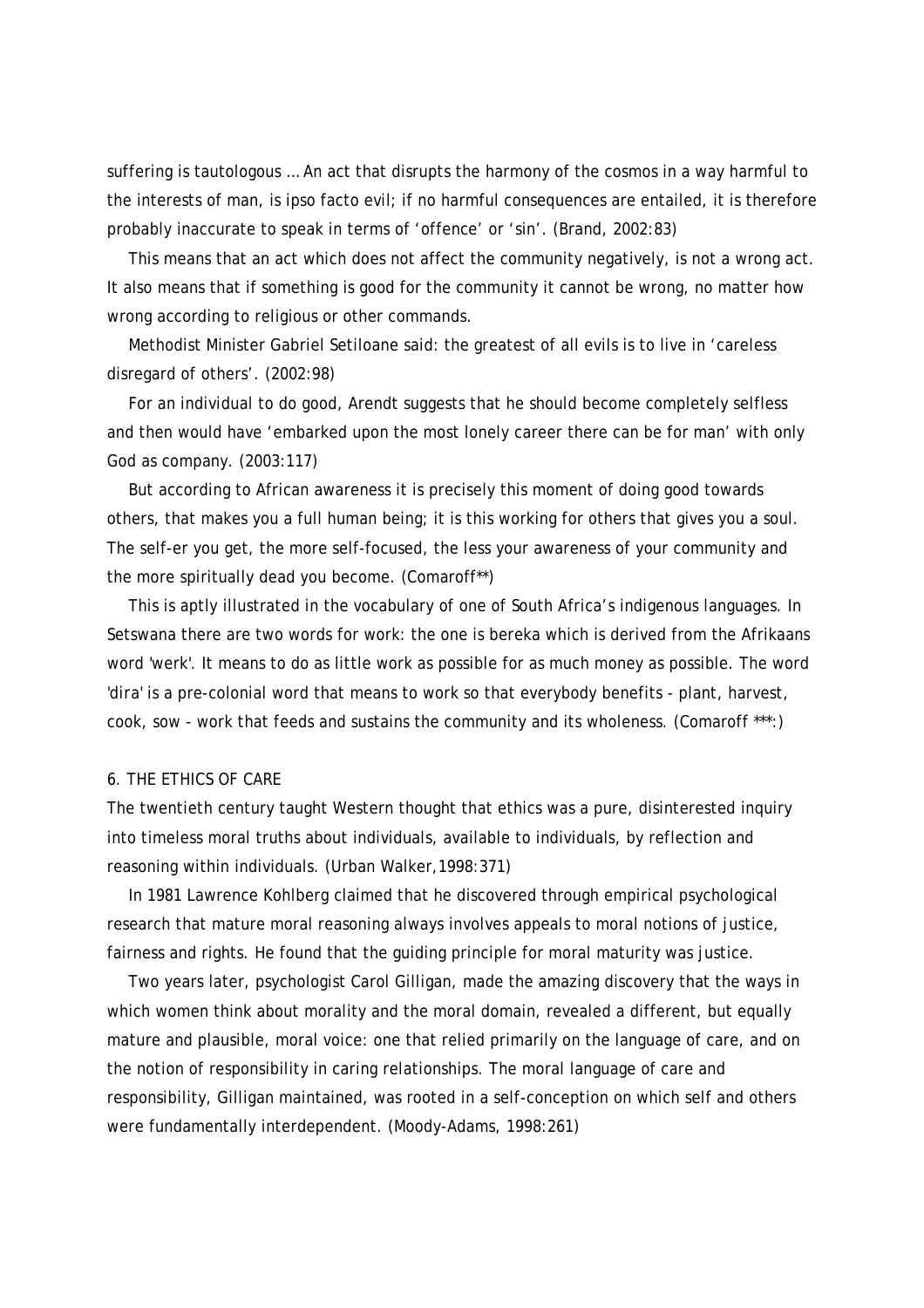This was a radical new perspective on the moral subject. Before a human being could emerge as an individual with a mature moral capacity, he had already been raised within a community. Surely one should reject a conception of individuality which denied that individuals were always embedded in community contexts of some kind. (Herta Nagl-Docekal,1998:59)

 The feminist philosophers describe the moral subject as a self-in-relation. The self in one had become the self-in-relation.

 'It is incumbent on individuals to take responsibility for self and others. … Detachment from and indifference to people – failure to notice and respond to their vulnerabilities and needs – is an abrogation of responsibility." (Tietjens Meyers, 1998:381)

 This morality is known as: an ethic of care (Maihofer, 1998:385) "One of the central truths of an ethic of care is its insistence on the possibility of different normative 'truths' and the corresponding recognition of several moralities" in contrast to the "traditional conception of justice (that) allow(s) only for one truth.' (1998:388)

 Now. Is this ethic of care the same as the African awareness of the self? I would suggest that it largely dovetails in that the individual's moral capacity is formed through relationships with others. Second, the moral driving force emanates from the different relationships one has. But for me the biggest difference is that the community is much broader than the suggested variety of personal relationships and second, that this broader community dominates the ethic. This of course problematizes the notion of what constitutes the 'community' and what constitutes the 'best' for the community.

#### 7. INTER-CONNECTEDNESS AS PART OF FORGIVENESS

I want to put forward the most coherent and deeply understood sense of interconnectedness that I know of. These words were said during the time of the Truth and Reconciliation Commission by Mrs Cynthia Ngewu whose son, Christopher Piet was killed by the Security Police in 1986. In response to the plea of forgiveness from the man who killed her son, she said:

 "This thing called reconciliation ...if I am understanding it correctly ... if it means this perpetrator, this man who has killed Christopher Piet, if it means he becomes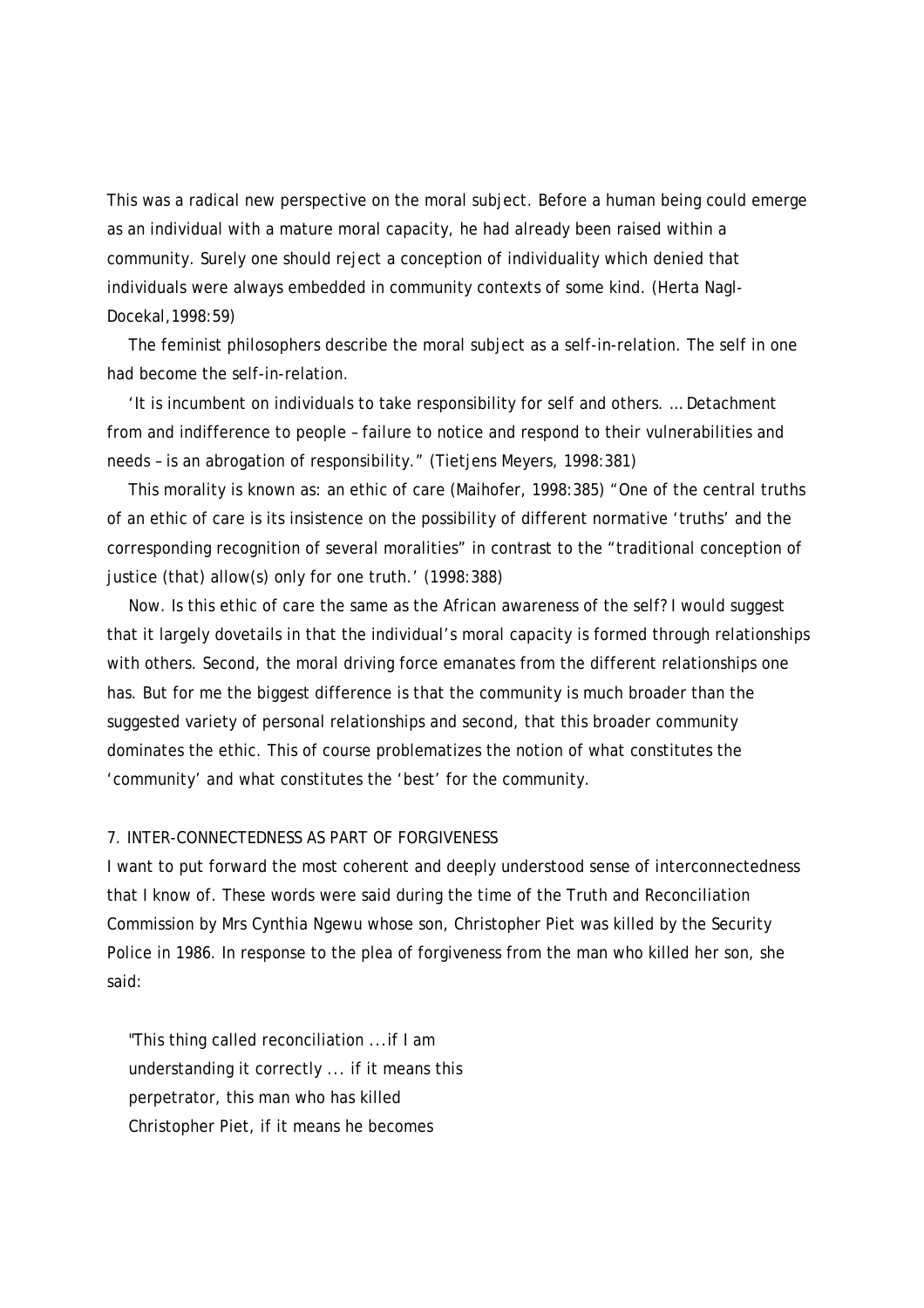human again, this man, so that I, so that all of us, get our humanity back ... then I agree, then I support it all." (Krog, 1998:22, translated from Xhosa)

 Of all the definitions by important and learned people, this must count as one of the most perfect formulations of how African interconnectedness, based on the idiom **umuntu ngumuntu ngabantu** (a person is a person through other persons) are practically lived by ordinary people.

 In the first place, Cynthia Ngewu implicated that she knew and accepted that, because the killer had lost all humanity, because he was no longer human, he would be able to kill her child. Second, she knew and accepted that to forgive him, would open up the possibility for *him* to regain his humanity. Third, she understood also that the loss of her son affected her own humanity; she herself had now to live within an affected humanity. Fourth and most importantly, she understood that if indeed the perpetrator felt himself driven by her forgiveness to regain his humanity, then it would open up for *her* the possibility to become fully human again.

 This incredible formulation affirmed how a cleaning lady could so intimately understood ubuntu, or interconnectedness, that she could formulate it so succinctly. I would argue that this intuitive understanding and knowledge of inter-connectedness underpinned most of the testimonies delivered before the TRC and was largely responsible for the absence of revenge. In other words, the daily living of ubuntu was the determining factor of the tone of the hearings in stead of, as was suggested, the imposed "religious-redemptive" atmosphere. (Wilson, \*\*\*)

 After the Second World War a particular way of dealing with the horror of the Holocaust was developed and became the most dominant, and later the only, way to address an unjust past. Certain concepts such as: one cannot forgive on behalf of the dead, one cannot forgive the unforgivable etc. became unquestionable fixities.

 Reasons were put on the table by the end of the twentieth century by a South African interconnectedness of how one could forgive on behalf of the dead, because one was in touch with one's ancestors; how one could forgive the unforgivable precisely because one's interconnected self was striving towards a full humanity - only possible when the society was healed. Note that the victim takes the initiative. Note that the onus is now on the perpetrator to acknowledge the forgiveness by changing his life so that he could regain his humanity.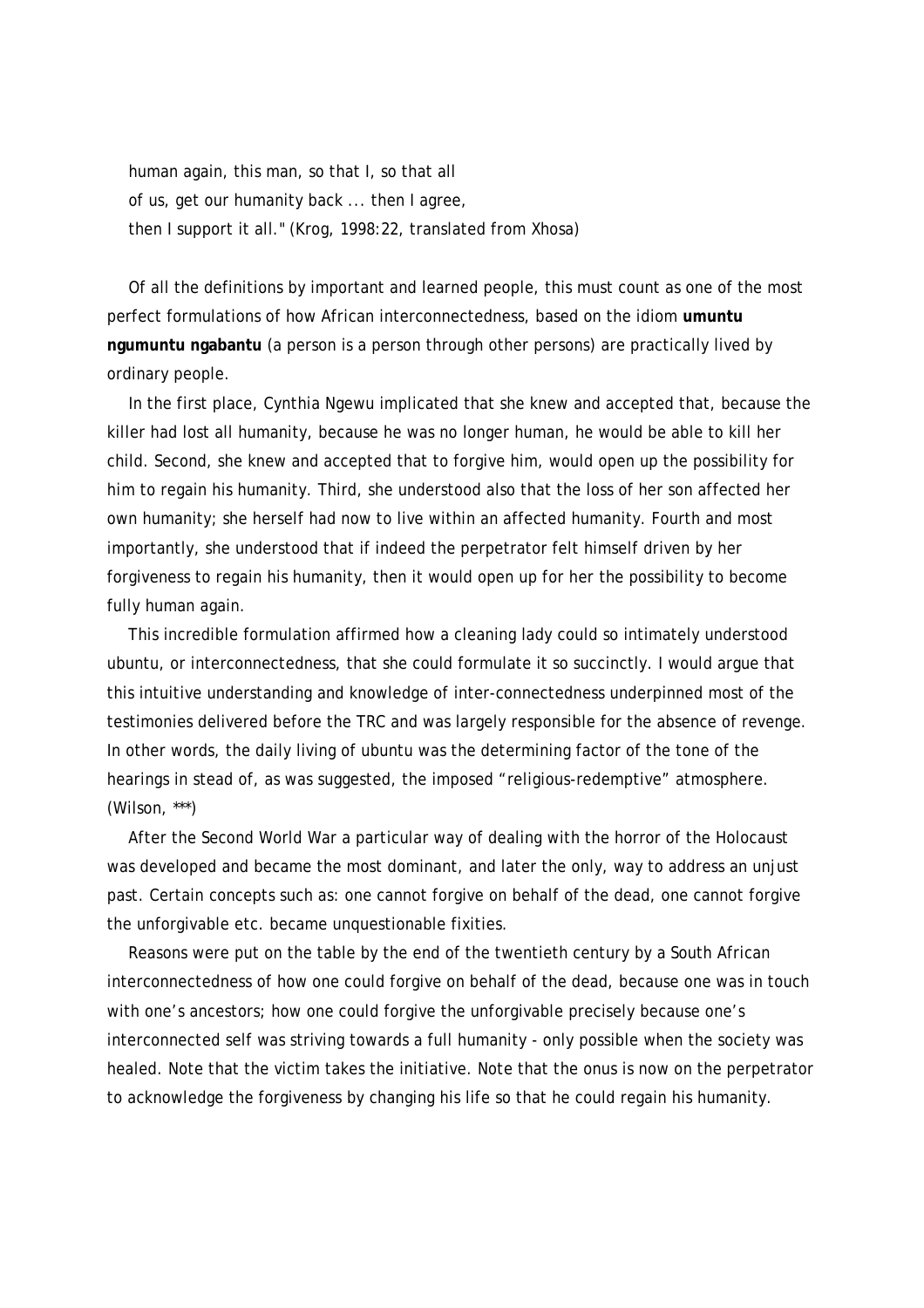Let us go back to the First People of Southern Africa. Let us look at the Bushman narrative through interconnectedness.

 Maybe the retelling of the wounding did not *remove* the blame, but *distribute* the blame. So the death became everybody's business. The narrative is saying: everybody is responsible when somebody dies; it affects us all. Note that the wounded took the initiative to forgive and distribute the blame.

 To care about everybody who dies, to feel affected by every bit of blood spilt on this earth – would that not be the ultimate of moral living?

#### 8. THE ROLE OF INTER-CONNECTEDNESS IN COSMOPOLITISM.

In one of his last papers "On Cosmopolitanism", Derrida focused on the past role of free cities where people could flee for refuge.

 Through Kant, Derrida talked about the role of hospitality in cosmopolitanism. All human creatures, all finite beings endowed with reason, have received, in equal proportion, 'common possession of the surface of the earth'. Kant however granted only visiting rights to the stranger, but not the right of residence, because "no one individual had more right than another to live in any one particular spot."

 The problem with this position for me is that it ignores a history of conquest, exploitation, dispossession, displacement and the imbalances of wealth and poverty. Behind every refugee or *gastarbeider* is another behind and behind that behind, another, and behind that one perhaps you.

 Let me brief you, in short breaths, while we're climbing. During the time that Shaka was building his empire by attacking, killing and displacing millions of Africans, there was another king. In the mountains of Lesotho, Morena Moshoeshoe built a kingdom by welcoming people from various parts of the continent who fled the devastation brought about by Shaka's wars. King Moshoeshoe created a new community in which those strangers arriving, could maintain their language and culture, while forming part of a new inter-connectedness.

 Njabulo Ndebele recently pointed out that King Moshoeshoe might have surmised that the refugees coming to live with him had survived dislocation elsewhere. They might easily reproduce in the new environment the culture of aggression engendered by the dislocation they had experienced. (2006)

 Moshoeshoe realized that he needed to secure a new psycho-social space, and Ndebele describes this as part of "counter-intuitive leadership". When a leader assessed that the logical solution actually would compound the problem and then look at an improbable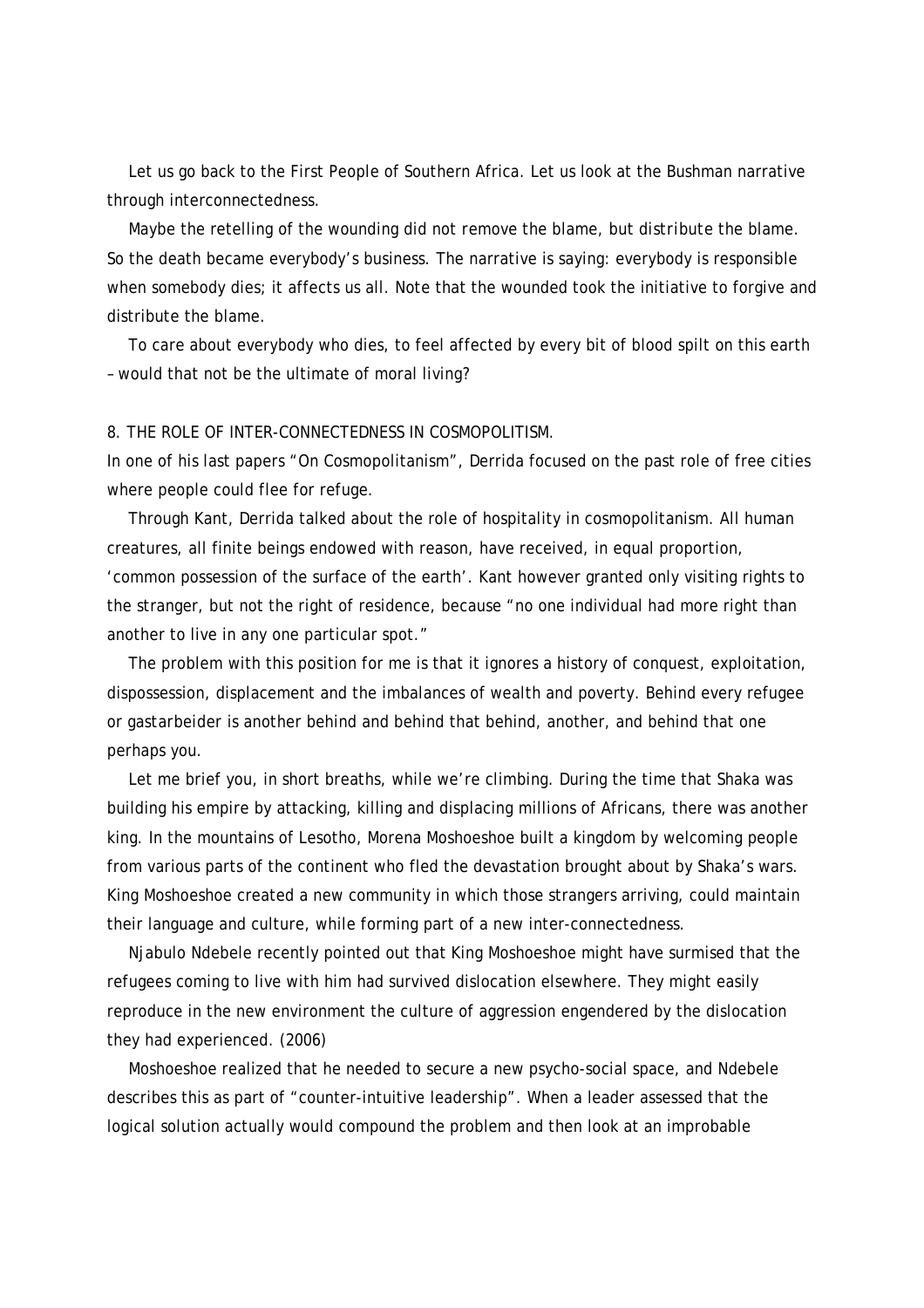scenario. It is in this "apparent improbability of the unlikely outcome" that its power lay, because this improbable scenario would soon "evolve its own complex solutions." (2006)

 I want to suggest that Moshoeshoe was counter-intuitive precisely because he put his interconnectedness upfront. He realized that he could take by surprise those, who, through wars, cannibalism and Christian conversions, lost their sense of interconnectedness, by giving them material safety and spiritual freedom – the very things destroyed by Shaka and the whites. Through this he forged a loyalty now lasting nearly two centuries.

 In 1860 the Xhosa intellectual, Tiyo Soga, lamented the loss of wholeness after the entry of Christianity into Southern Africa. He said that the converted lost their sense of hospitality and the pagan could no longer expect hospitality in the houses of Christian fellow Xhosa speakers (Sanders, 2002:17)

 Nearly a hundred years later the writer of "The Wrath of the Ancestors" AC Jordan took this idea one step further by redefining 'ubuntu' in terms of African hospitality. He said 'ubuntu' was no longer merely what was expected of people within a community towards members of that community, but 'ubuntu' was what took place between the community and strangers. (2002:123- 125)

 Jordan warned that if the disasters of the past were to be avoided, the figure of the stranger ought to be continually reinvented. By linking 'ubuntu' to hospita- lity, Jordan underlined the fact that there would al-ways be an outsider who ought to be remembered, or not-forgotten, who called into question the existence of the collectivity. Jordan seemed to insist on responsibility for the stranger as constitutive of collectivity itself. (2002:127-129)

 Like Moshoeshoe before him, it was precisely by accommodating the stranger as part of his political strategy, that exemplified Nelson Mandela. He reached out to his jailers and Betsie Verwoerd because the core of his action was his belief that whites also constitute the wholeness of South Africa.

 By counter-intuitively re-imagining the society the inclusion of the stranger opens up exiting possibilities. The "stranger" who threatens the stability of the society, who puts the society at risk, also provides the possibility of restoring and saving it. (2002:129)

#### 9. CONCLUSION

I want to say that over the years it was the Dutch language that taught me the exhilaration of diversity. Through this language I accessed the languages of Europe and the East. Through the attitudes, conversations, texts and generosity of a variety of special Dutch friends, poets, writers, translators, journalists and organizers of literary festivals, I have learnt to finally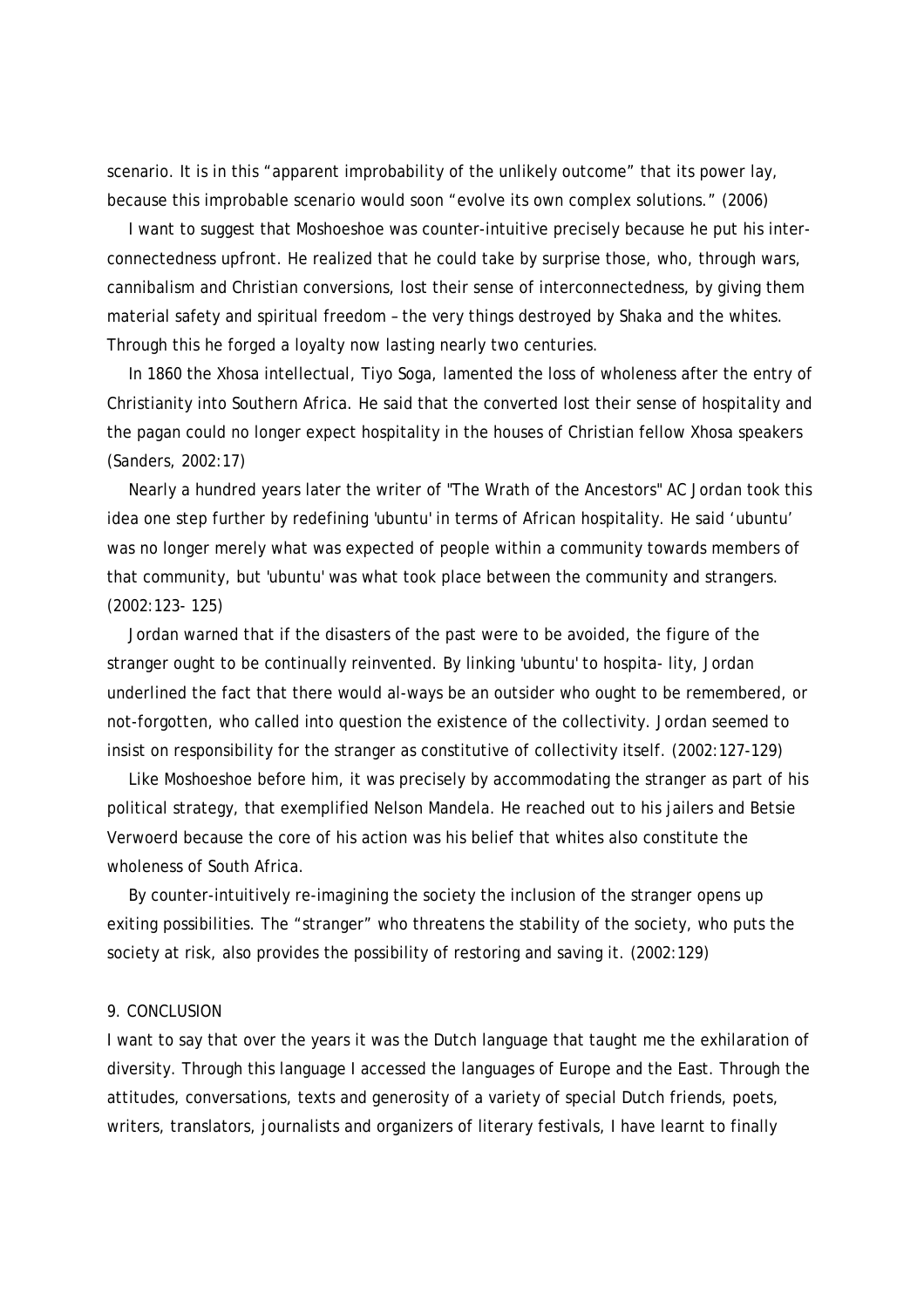make peace with the part that is European in me, because, coming from apartheid, you have endowed being European for me with an intense interconnectedness healthily mixed with a dose of ironic humbleness.

But as your friend, allow me to say the following:

You have always been known for your irony. But it seems that you have moved from being romantic ironists to traditional irony. Traditional ironists harbour a slightly supercilious sense of moral and intellectual superiority. (Furst, 1984: 227.) But romantic irony is an irony of uncertainty, bent primarily on the perplexities of searching for answers. Alert to the plurality of all meaning and the relativity of all positions, the romantic ironist probes the open-ended series of contradictions. Romantic irony is an instrument for registering and accepting the stubborn contradictions of a universe in flux.(1984:229) Can't you become that again?

 I have also noticed how in the past decade your debates have turned to sound more and more like our Afrikaner debates – all creaking around exclusivity.

I've noticed that, like in the old South Africa, some of the people walking in the streets, one never experience in restaurants, bars, theatres, bookshops and literary festivals. I hear a lot of talk about them, but little by themselves, those who do talk had already been ostracized by those very same communities they came from.

 I notice also more and more something that can only be described as, and forgive me for this, resolute greed – a hanging on to what is yours, a defiant idea that what you have, you have worked hard for. What you have, is your due, ignoring that while Europe and America were prospering into First Worlds, things were happening in the places they were taking from. These places are now all with you.

 I also noticed that strangers may live here, but on your conditions, your standards, your codes, your history, your enlightenment, and your ethics. You, who once were so versatile in how relative everything was, who knew how to survive surrounded by frenetic bombastic countries, are yourself becoming more and more smugly fixated on what you have and what you are, in stead of re-imagining strangers into a new community of wholeness. Charity you do, yes, lots of it. But you can only deal with us, the Third World, as charity and never as equals because you deeply believe: what you are, you have accomplished by your hardworking selves, and what we are, is because we keep on lazily failing ourselves. But you are stuck now, and leaning towards us could help.

 Hannah Arendt once explained why she left for the United States: "what convinced me was the factual existence of a body politic, utterly unlike the European nation states with their homogenous populations, their organic sense of history, their more or less decisive division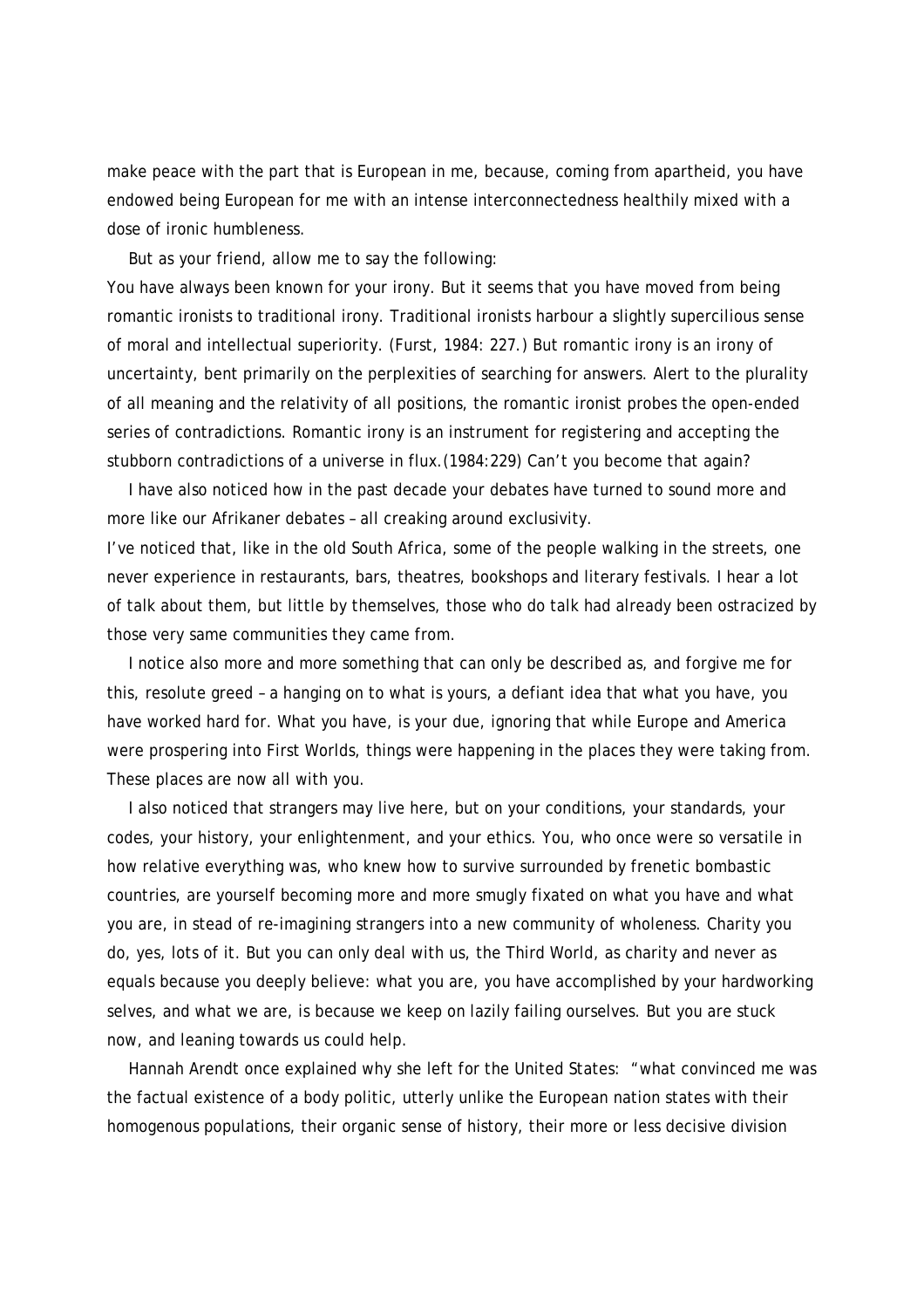into classes, and their sovereignty with its notion of raison d'etre … What influenced me when I came to the United States was precisely the freedom of becoming a citizen without having to pay *the price of assimilation*." (my italics)

 Finally: both South Africa and the Netherlands had been and are brave countries. Both of them, at times, surprised the world. Both of them delivered leaders in different fields that the world will not forget. Both of them are now before the challenge of re-imagining themselves anew. Both deserve to succeed.

 My wish is that South Africa will succeed and will reject the each-one-for-himself code; that we will find a way to make the interconnectedness and the accommodation of the stranger, part of our soul. My wish is that the Netherlands will succeed because it managed to move with moral imagination outside its European heritage and embrace the stranger with guts as its equal and to weave a strong new interconnectedness through an ethic of care.

#### BIBLIOGRAPHY

Arendt, H. (2003) *Responsibility and Judgment,* New York: Schocken Books.

Brand, G. (2002) *Speaking of a Fabulous Ghost - In search of Theological Criteria, with special reference to the Debate on Salvation in African Christian Theology* (Contributions to Philosophical Theology Vol. 7) Peter Lang Frankfurt am main.

Brown, D. (2006) *To Speak of this Land – Identity and Belonging in South Africa and Beyond,* Scottsville: University of KwaZulu Natal Press.

Comaroff, J.& Comaroff. J. (2001). *Of personhood: an Anthropological perspective from Africa*. Social Identities 7(2). 267-281.

Derrida, J. (1997) *On Cosmopolitanism and Forgiveness,* London & New York: Routledge.

Dufour, Dany-Robert, (2001) *Mail & Guardian* of March 23.